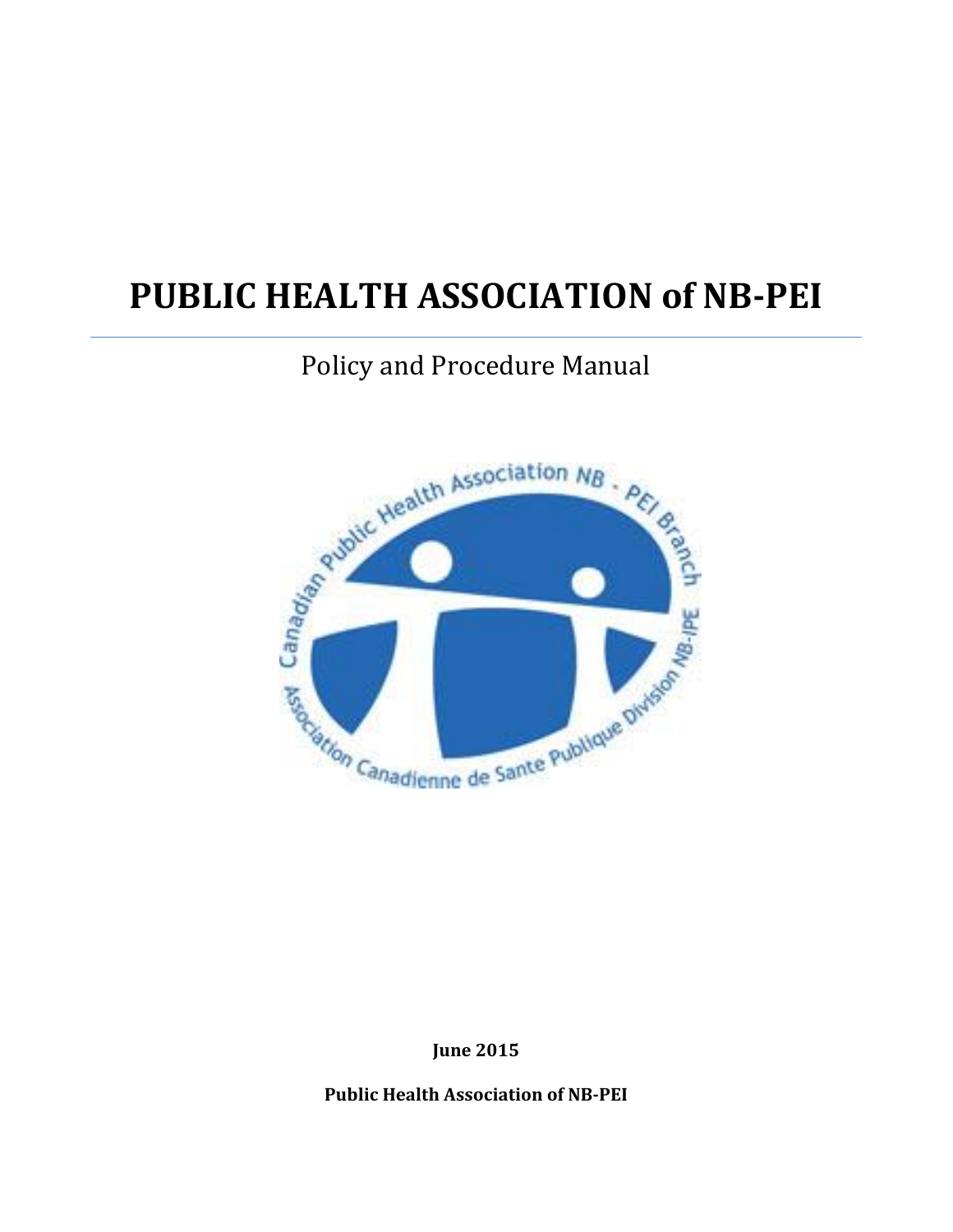#### **Policy and Procedure Manual**

#### **Table of Contents**

#### **1. General**

- a. Board Meetings
- b. Record Archival
- c. Nominating of Directors
- e. Official Languages
- f. Wind-down/Dissolution

#### **2. Membership and Awards**

- a. Member Recognition Award
- b. Recognition of Directors
- c. Student Members

#### **3. Professional Development**

- a. Fees and Honoraria
- b. National Conference Subsidy
- c. Fees and Subsidies for Attendance at Professional Development Events

#### **4. Communications and Sponsorship**

- a. Corporate Sponsorship and Partnerships
- b. Communications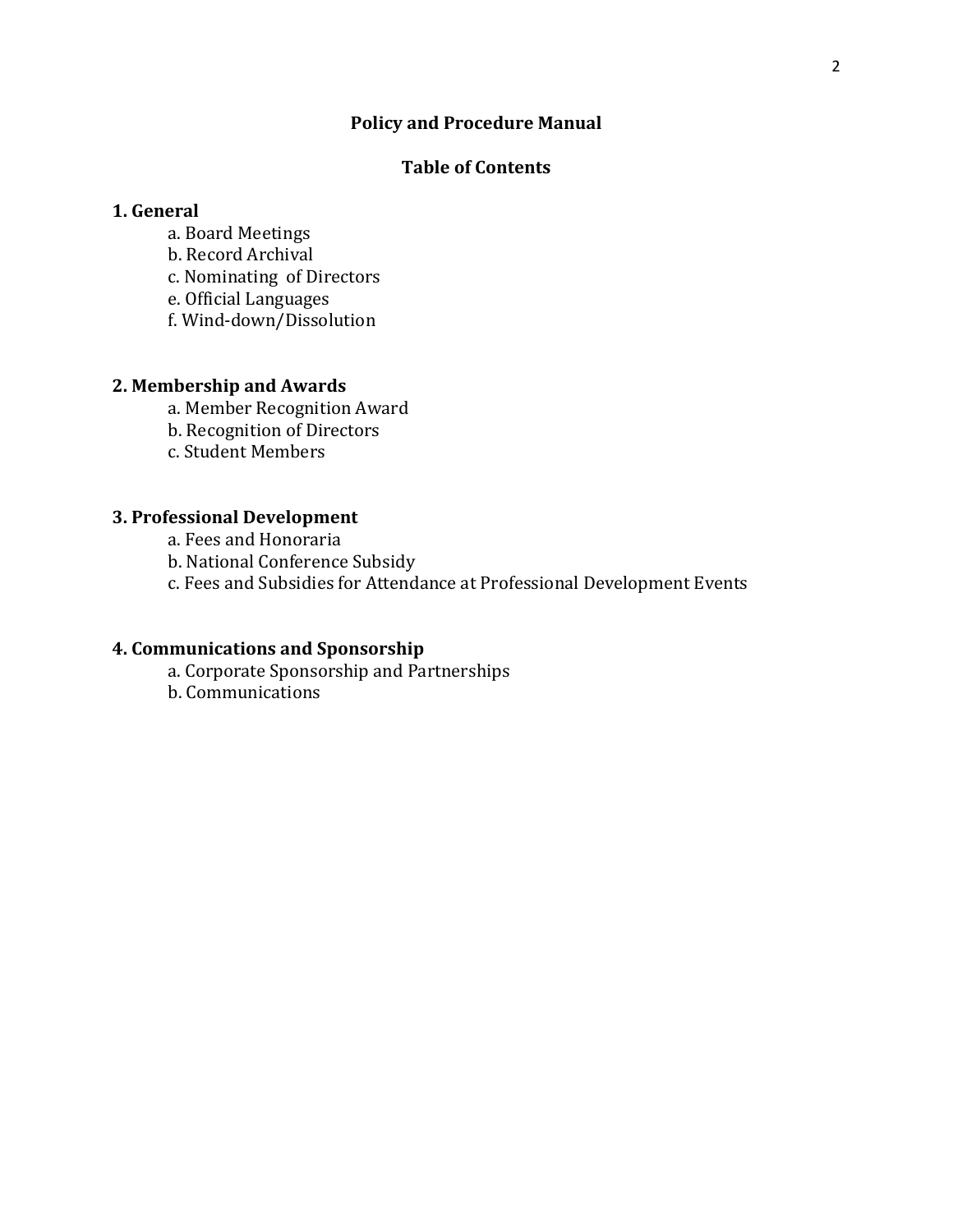| Title:             | <b>Board Meetings</b> | <b>Effective Period:</b> | October 25, 2012 -<br>December 31, 2015 |
|--------------------|-----------------------|--------------------------|-----------------------------------------|
| <b>Monitoring:</b> | President             | <b>Last Review:</b>      | March 15, 2014                          |
| Approval:          | Board                 | <b>Next Review:</b>      | August 31, 2015                         |

**Purpose** The Board of Directors recognizes the importance of regular meetings.

**Policy** A regular schedule of meetings will be held each year.

- 1. Regular Board meetings are held at least three times per year either in-person or by teleconference.
- 2. The Board may appoint one or more days in each year for regular meetings at a place and time named by the President. Directors' meetings may also be called by another Director or by a vote of not less than one-third (1/3) of the total number of Directors.
- 3. Board members are provided at least one month's notice (by phone or email) of all regularly scheduled Board meetings and at least 48-hours notice (by phone or email) of all special Board meetings, specifying the place, date, time and agenda.
- 4. Board meetings may be held in person, by teleconference, by video conference or by other electronic means as agreed to by the Board.
- 5. Directors can claim mileage for travel to attend Board meetings at the current government rate, as well as bridge toll fares when applicable, if they so choose.
- 6. Roles of meeting Chair and minute-taker can rotate from meeting-to-meeting as agreed to by the Directors. All notes, minutes and documents from meetings will ultimately be sent to the Secretary-Treasurer as records.
- 7. Every question at a Board meeting shall be decided by consensus (show of hands, evotes, verbal agreement, etc) unless a poll on the question is required by the Chair or requested by any Director. A declaration by the Chair that a resolution has been carried and an entry in the minutes is conclusive evidence of the fact without proof of the number or proportion of votes recorded in favour of or against the resolution.
- 8. Each Board member, except the chair of the meeting, shall be entitled to one (1) vote/evote on all matters brought before the Board for determination. Questions arising at any Board meeting shall be decided by majority vote. Only in the case of an equality of votes on any question at a meeting of the Board shall the chair of the meeting vote.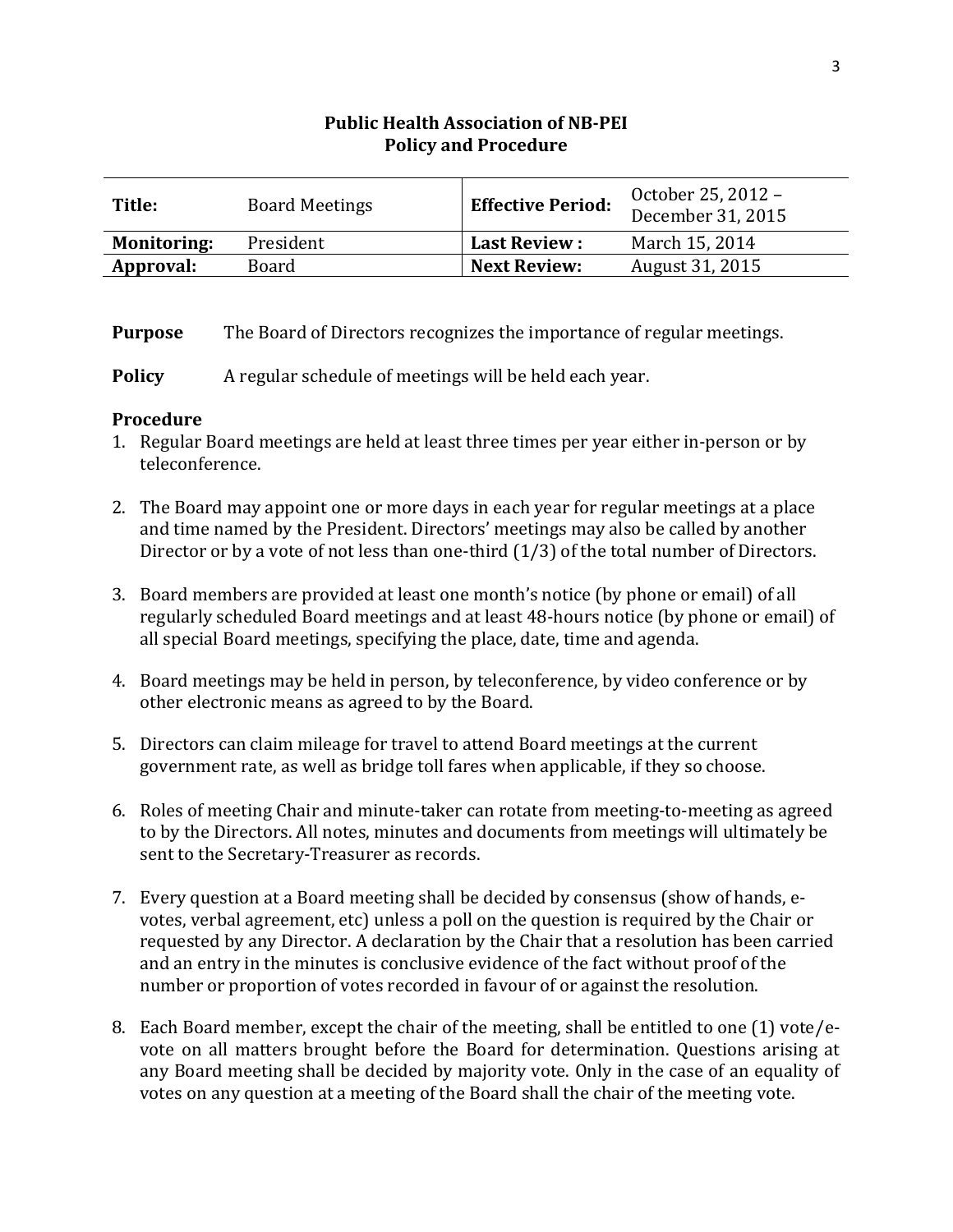9. Subject to the following qualification, five (5) Directors in office shall constitute a quorum for meetings of the Board. The Directors shall have the ability at any Board meeting at which a quorum is met, to exercise all or any of the authority, powers and discretion assigned to it by or under the bylaws of the PHA of NB-PEI.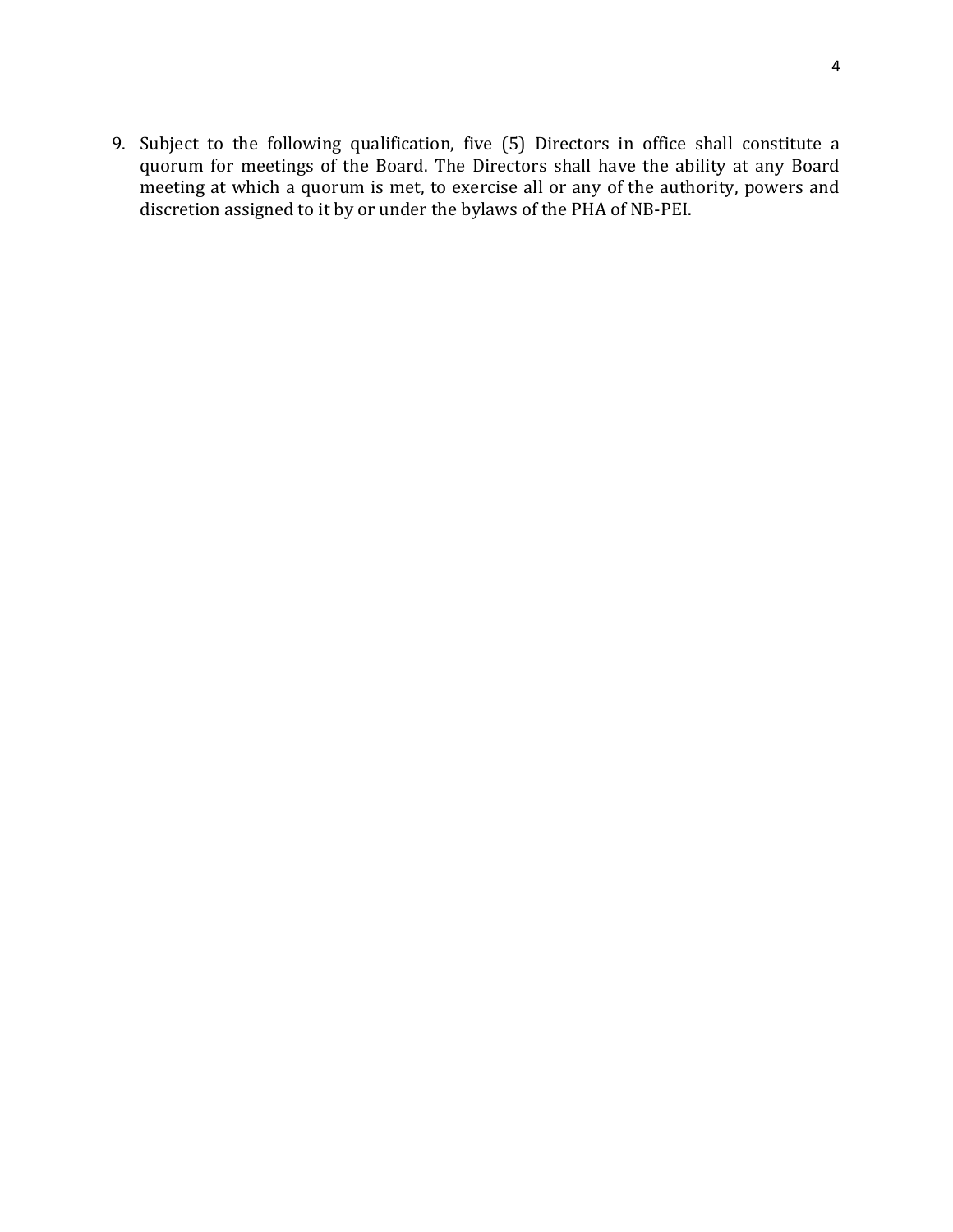| Title:             | Record Archival     | <b>Effective Period:</b> | October 25, 2012 - |
|--------------------|---------------------|--------------------------|--------------------|
|                    |                     |                          | December 31, 2015  |
| <b>Monitoring:</b> | Secretary-Treasurer | <b>Last Review:</b>      | March 15, 2014     |
| Approval:          | Board               | <b>Next Review:</b>      | August 31, 2015    |

**Purpose** The Board of Directors recognizes the importance of saving key documents.

**Policy** Essential records of the Association will be safely and routinely saved and archived.

#### **Procedure**

- 1. On or before the last day of the calendar year, the Secretary-Treasurer will save electronically the following documents:
	- a) Minutes of the Board of Directors' meetings; and
	- b) Key documents such as records of decisions from strategic planning meetings, needs assessment tools and reports, e-bulletins or communications documents, and any other documents identified.
- 2. The Secretary-Treasurer will ensure that financial documents, including bank statements, year-end financial statements and any financial transactions records are compiled and kept in an expandable folder for each fiscal year.
- 3. Retention and destruction schedule:

#### **Type of Record Retention Schedule**

Minutes of Board Meetings Minimum of 7 years Key documents Minimum of 7 years Year-end financial statements and financial transactions Minimum of 7 years Records of Annual General Meetings The Contract Life of the Association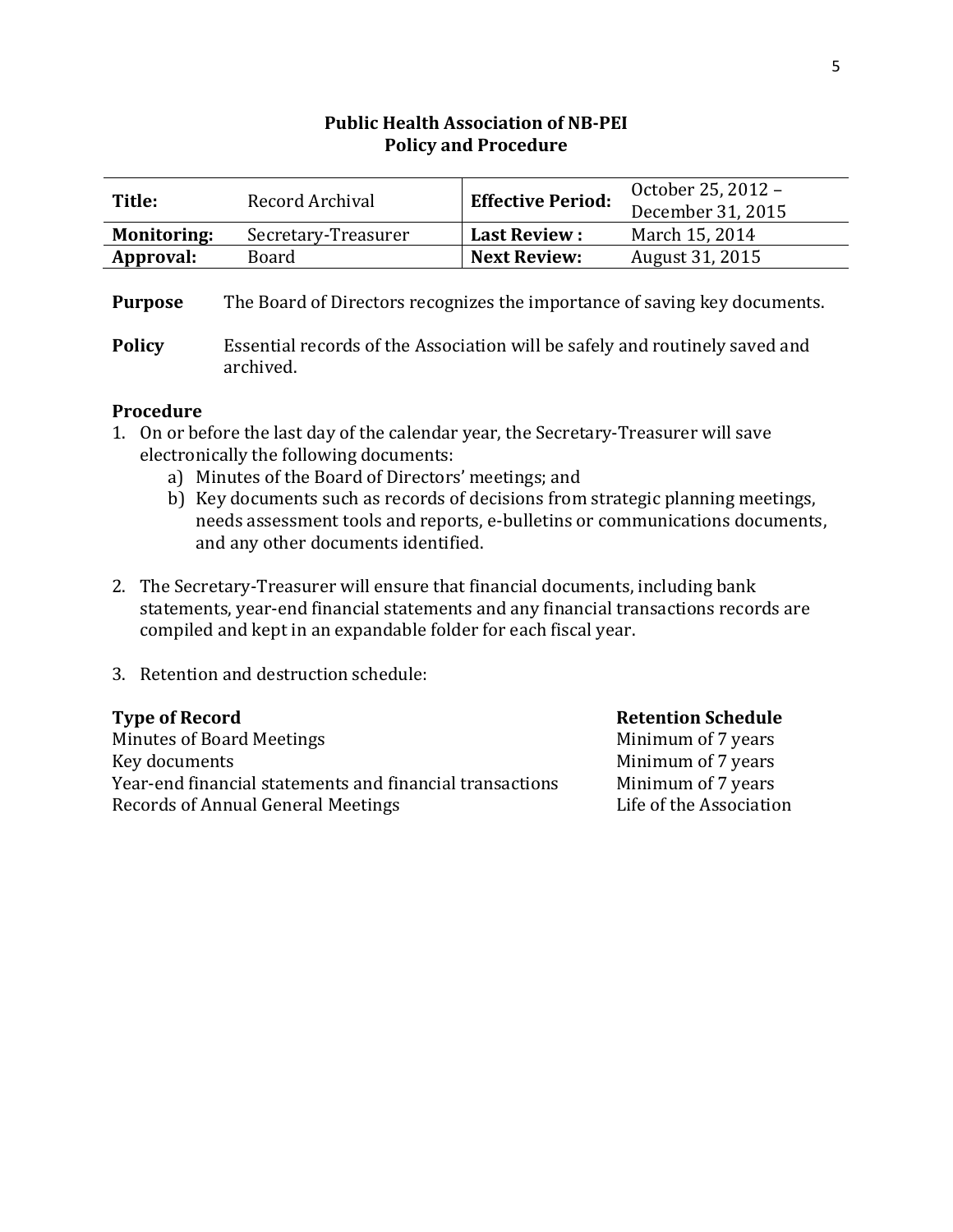| Title:             | Nominating of Directors | <b>Effective Period:</b> | October 25, 2012 – |
|--------------------|-------------------------|--------------------------|--------------------|
|                    |                         |                          | December 31, 2015  |
| <b>Monitoring:</b> | Past-President          | <b>Last Review:</b>      | March 15, 2014     |
| Approval:          | Board                   | <b>Next Review:</b>      | August 31, 2015    |

**Purpose** The purpose of Nomination of Directors is to maintain a full slate of Directors.

- 1. In accordance with the Constitution and By-laws, the Nominating Committee:
	- a) Will issue a call for nomination of candidates for the Board of Directors at least 30 days prior to the Biennial Meeting. Nominations must be submitted to the Chair of the Nominating Committee no less than 7 days prior to the AGM;
	- b) In the event of insufficient nominations, will nominate a slate of candidates for vacant positions;
	- c) Will ensure that candidates for the Board of Directors meet requirements;
	- d) Will arrange and supervise elections at the Biennial Meeting;
	- e) Will keep the record of alternates and, in the event that a Director should resign, will contact the alternates in order to arrange for a replacement.
- 2. The Nominating Committee is comprised of the Past-President as Chair, the President, and the Secretary-Treasurer.
- 3. In the event that the Nominating Committee cannot locate sufficient nominees from one of the provinces, the vacancy may be filled from the membership at large.
- 4. Directors must be individuals, 18 years of age, with power under law to contract. All directors must be Voting Members.
- 5. Elected Directors shall be elected by the Voting Members in accordance with the Election Procedures.
- 6. All Directors shall serve a two (2) year term as determined by the Board prior to their election.
- 7. A Director, if otherwise qualified, is eligible for election, appointment or designation as a Director for a maximum of two (2) consecutive terms and thereafter is not eligible for re-election or re-designation until a period of two (2) years has elapsed from the date

**Policy** The Nominating Committee will ensure a full slate of members for the Board of Directors.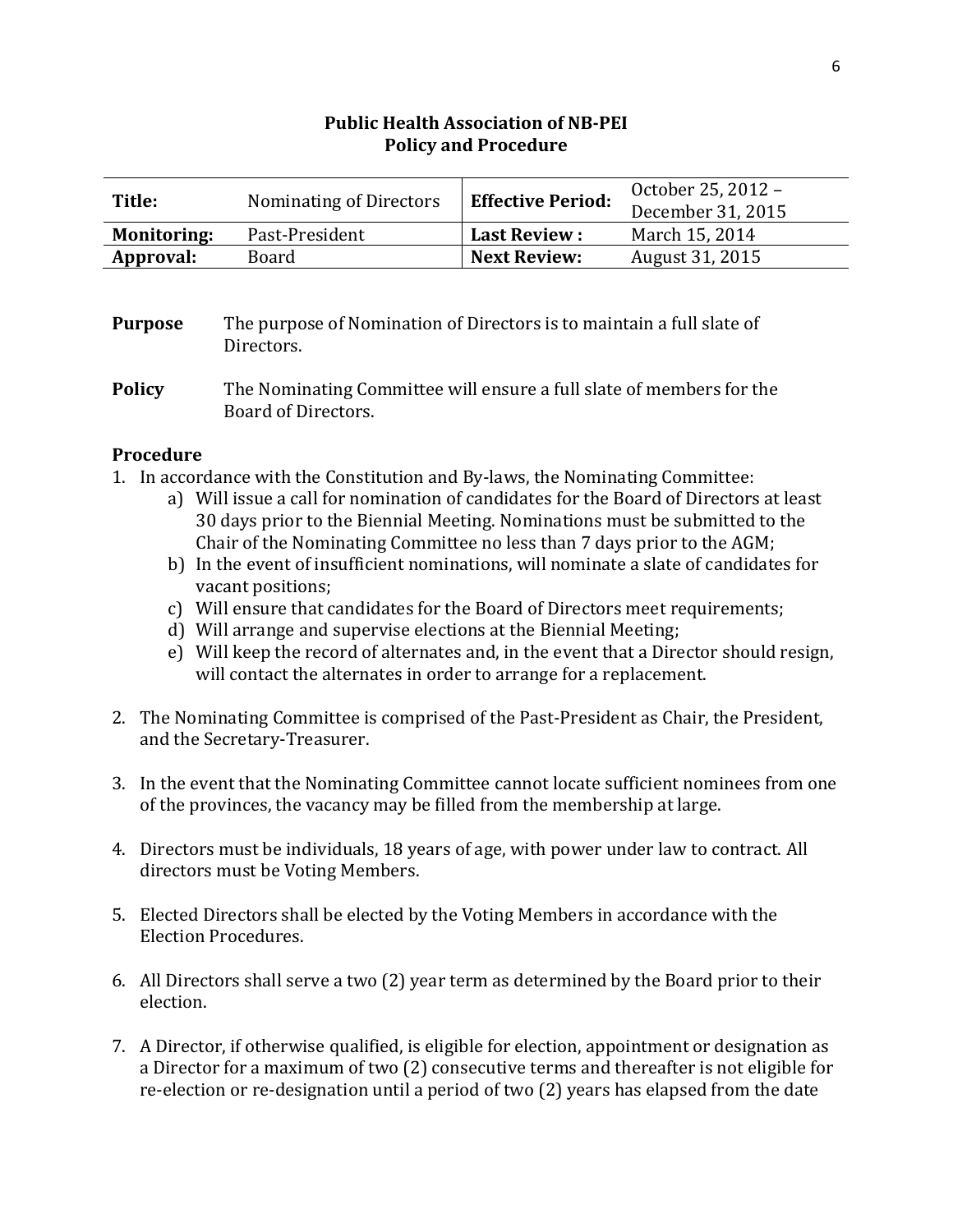he ceased to be a Director. In the exceptional circumstance where there are insufficient nominees from a province to serve on the Board, the Board may approve an extension of one additional term for a Director who would otherwise be terminated from the Board.

- 8. The President will automatically succeed to the office of Past President. Upon completion of the full term as Past President, the member shall be eligible for election to any elected Board position following an absence of one (1) term from the Board.
- 9. The office of Director shall be automatically vacated if he/she ceases to be qualified to act as a director as required under the provisions of the bylaws or:
	- a) If at a special general meeting of Members, a resolution is passed by two-thirds (2/3) of the Voting Members present at the meeting that he be removed from office; or
	- b) If a Director has resigned his office by delivering a written resignation to the Secretary-Treasurer of the PHA. If any vacancy shall occur in the office of Director, for any reason, a quorum of the Directors, may, by appointment, fill the vacancy with a Voting Member of the PHA until the next biennial general meeting. If there is not a quorum of Directors, a special meeting of Members shall be called to fill the vacancy.
- 13. The Directors shall serve, as such, without remuneration and no Director shall directly or indirectly receive any profit from his position, provided that a Director may be paid reasonable expenses incurred by him in the performance of his duties.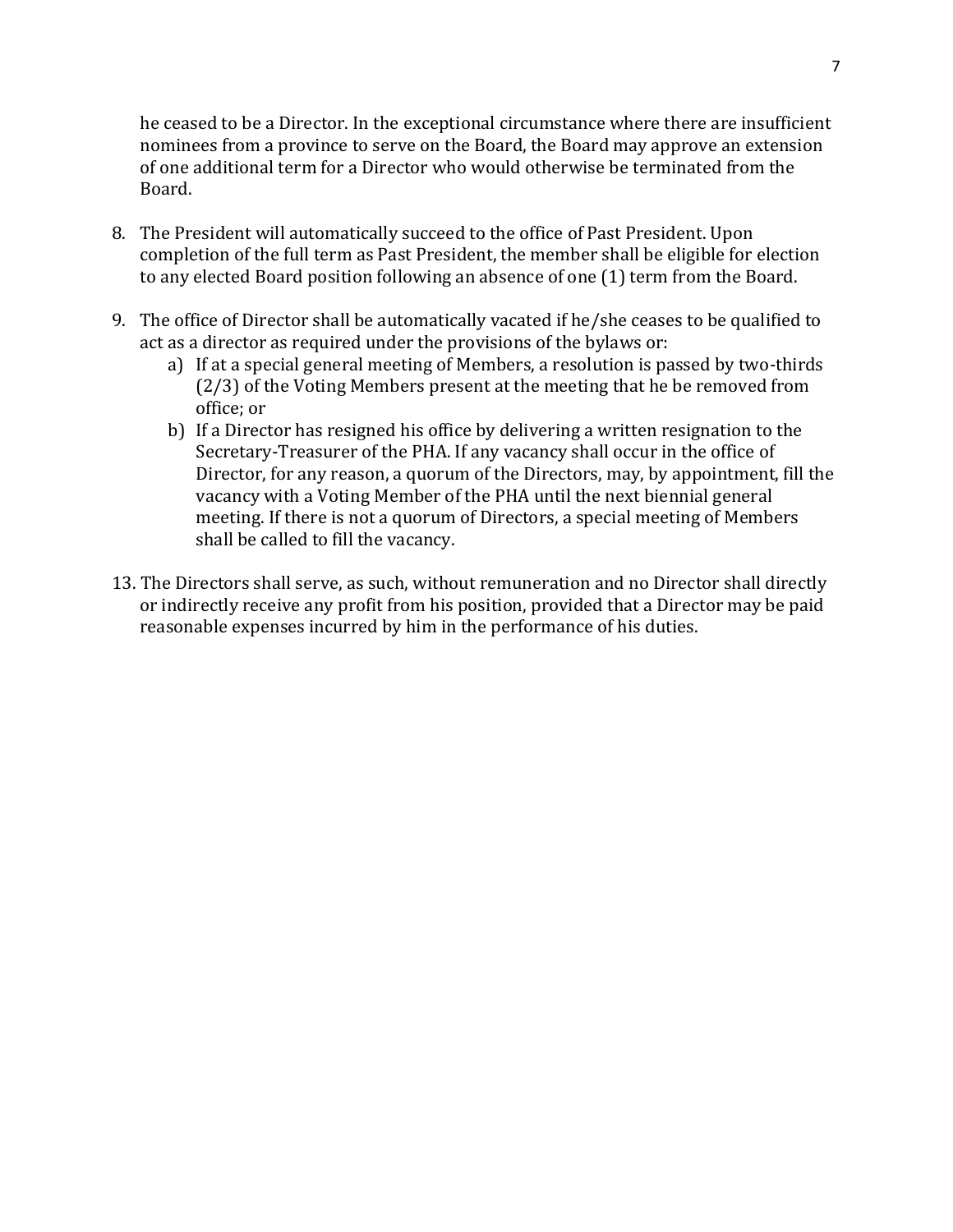| Title:             | Official Languages    | <b>Effective Period:</b> | October 25, 2012 -<br>December 31, 2015 |
|--------------------|-----------------------|--------------------------|-----------------------------------------|
| <b>Monitoring:</b> | Secretary / Treasurer | Last Review :            | March 15, 2014                          |
| Approval:          | Board                 | <b>Next Review:</b>      | August 31, 2015                         |

**Purpose** The Board recognizes and celebrates the francophone communities and public health practitioners of both NB and PEI, and values the bilingual status of NB.

**Policy** The PHA of NB-PEI values the bilingual status of New Brunswick and our francophone colleagues. We will endeavor to provide as much francophone content and/or translation in our correspondence, documents and educational events as possible. We are, however, a small voluntary organization and do not have the resources to provide full bilingual services. We appreciate any assistance provided by members to improve our bilingual capacity.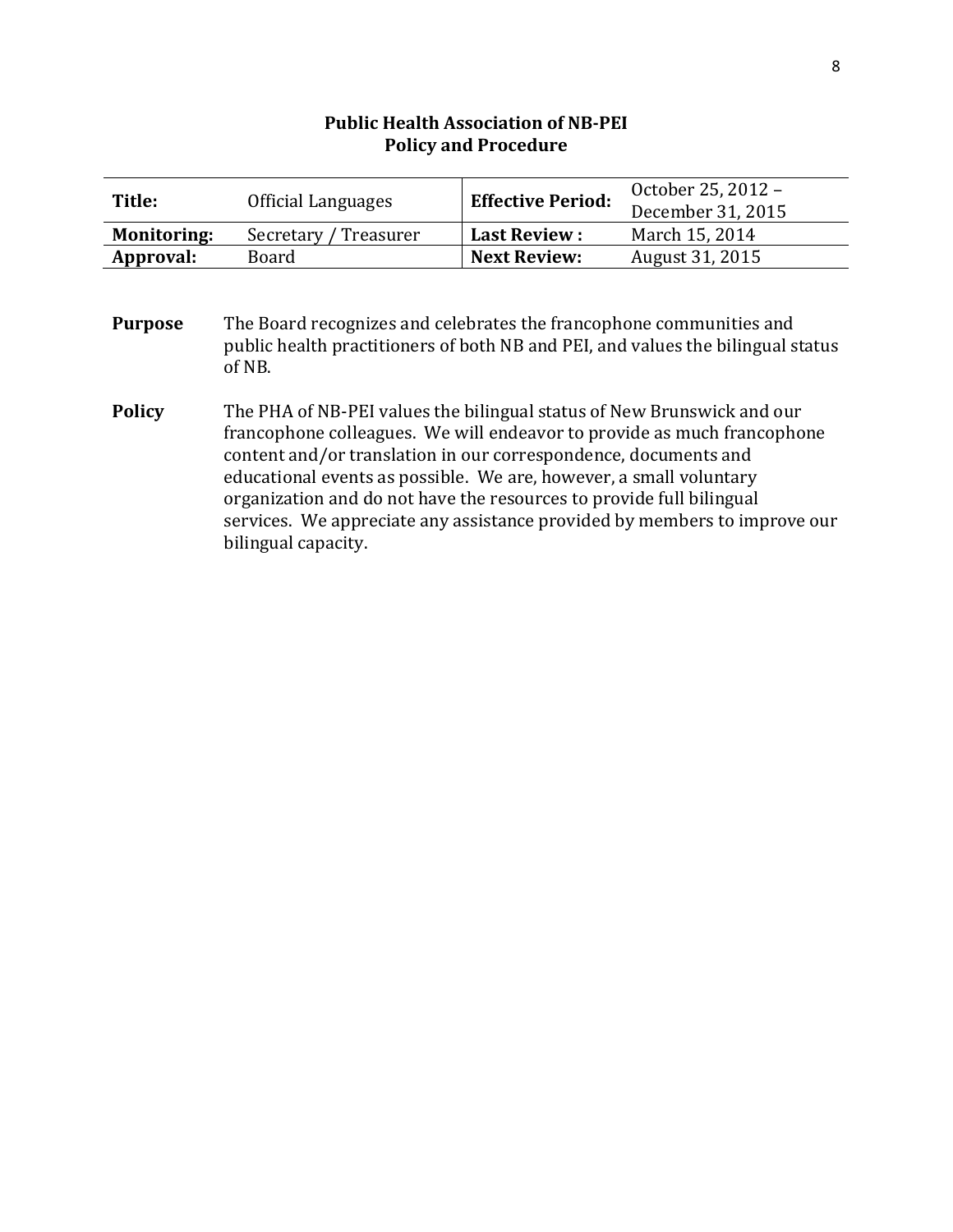| Title:             | Wind-down/Dissolution | <b>Effective Period:</b> | October 25, 2012 -<br>December 31, 2015 |
|--------------------|-----------------------|--------------------------|-----------------------------------------|
| <b>Monitoring:</b> | President             | <b>Last Review:</b>      | March 15, 2014                          |
| Approval:          | Board                 | <b>Next Review:</b>      | August 31, 2015                         |

- **Purpose** The Board recognizes the importance of having a plan in the event that dissolving the PHA of NB-PEI is determined to be in the best interests of the organization.
- **Policy** In the event of dissolution of the PHA of NB-PEI, the Board of Directors shall, after paying and making provisions for the payment of all liabilities, distribute all the assets of the organization over to CPHA National Office or an organization dedicated to charitable and/or educational purposes of a similar nature and which has been recognized as a charitable organization by the Canada Revenue Agency.

- 1. In the event of dissolving the organization, the Board will conduct the liquidation and distribution of all remaining assets in accordance with (1) provincial law (NB or PEI), (2) the bylaws, and (3) a Board-approved plan of dissolution.
- 2. The Board will seek legal advice, if necessary.
- 3. The Board will consider the appropriate timing for closing financial accounts, including bank and brokerage accounts. The signing officers will identify the necessary steps and establish a timetable.
- 4. The plan of dissolution, should be drafted to explain how the assets will be distributed and how the liabilities have been addressed. If all assets are distributed and all liabilities addressed then the plan can state: "All liabilities and debts have been satisfied and the assets of the organization have been transferred to XYZ organization. There are no remaining assets".
- 5. The Board will ensure 30-days notice of the plans with members to address 'why' the dissolution is happening and 'when' it will be effective, and to assure them that their membership fees or donations will be used to advance the PHA's mission.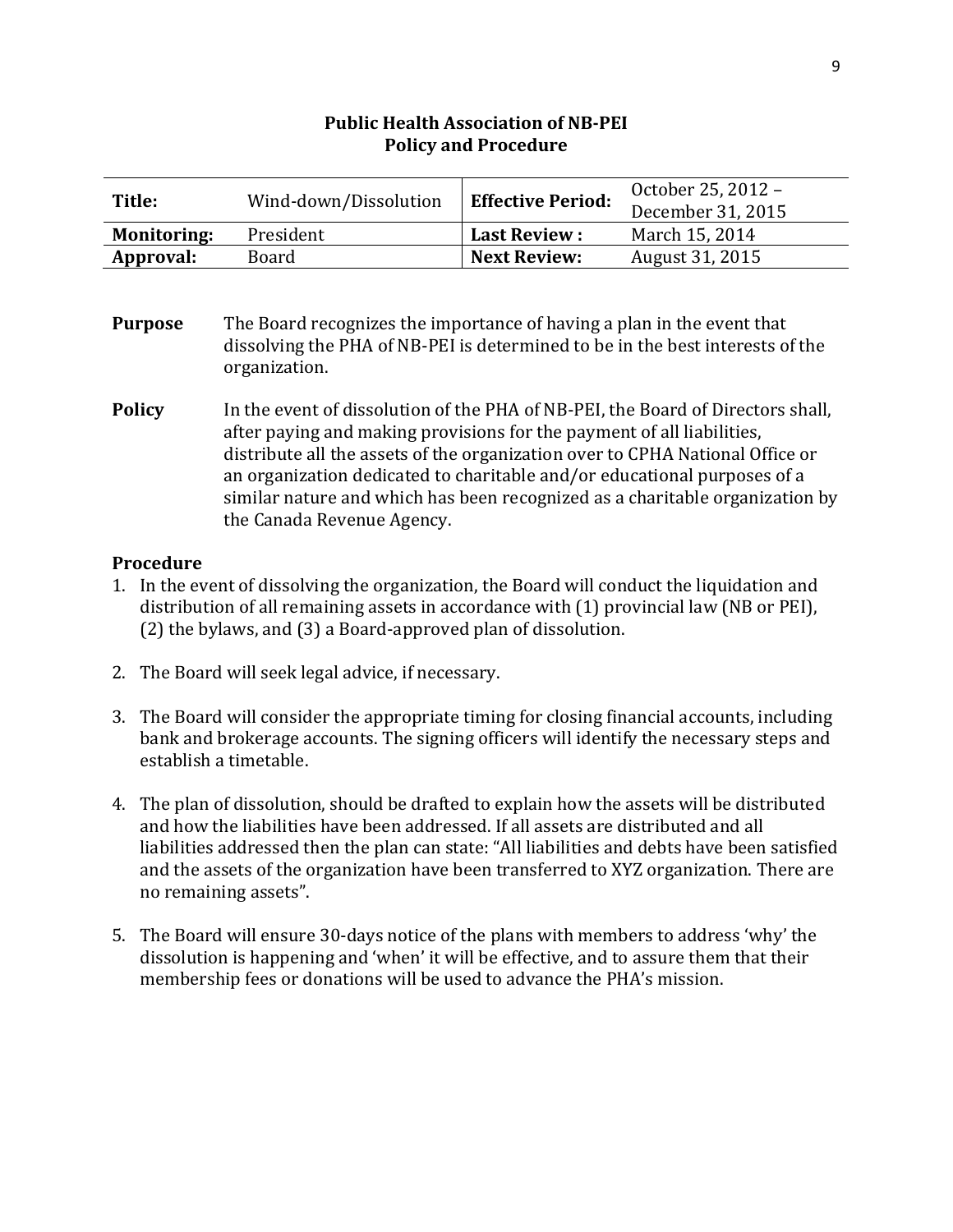| <b>Policy and Procedure</b> |                           |                          |                    |
|-----------------------------|---------------------------|--------------------------|--------------------|
| Title:                      | <b>Member Recognition</b> | <b>Effective Period:</b> | October 25, 2012 - |
|                             | Award                     |                          | December 31, 2015  |
| <b>Monitoring:</b>          | Secretary-Treasurer       | <b>Last Review:</b>      | March 15, 2014     |
| Approval:                   | Board                     | <b>Next Review:</b>      | August 31, 2015    |
|                             |                           |                          |                    |

| <b>Purpose</b> | The purpose of the Member Recognition Award is to recognize and celebrate |
|----------------|---------------------------------------------------------------------------|
|                | the significant contributions that a member of the PHA has made toward    |
|                | advancement of public health.                                             |

**Policy** The PHA of NB-PEI will recognize a deserving member of the PHA for significant contribution toward the advancement of public health by awarding him/her the Member Recognition Award.

- 1. Call for Nominations: One month prior to the Biennial Meeting, the Secretary-Treasurer will send notification to all PHA members requesting nominations for the Member Recognition Award.
- 2. Nomination Process:
	- a. Nominations are to be forwarded to the Chair of the Nominating Committee on or before the closing date for receipt of nominations.
	- b. Nominations are to include:
		- i. Name of the PHA member making the nomination;
		- ii. Name of the nominee;
		- iii. Summary of contributions made toward the furtherance of public health practice through work, volunteer work in general, and/or volunteer work for CPHA at the PHA and/or National levels;
		- iv. Summary of other notable achievements, whether through paid employment, volunteer work in general, or volunteer work for the CPHA at the PHA and/or National level.
- 3. Eligibility: In order to be eligible for consideration of the award, nominees must be members in good standing of the PHA of NB-PEI at the time when the Call for Nominations is issued.
- 4. Nominating Committee:
	- a. Membership: The Nominating Committee is typically composed of the President, Past President and Secretary/Treasurer.
	- b. Role: The Nominating Committee will review the submissions and make recommendation to the Board of Directors for approval.
- 5. Announcement of the Member Recognition Award will be made at the Biennial Meeting.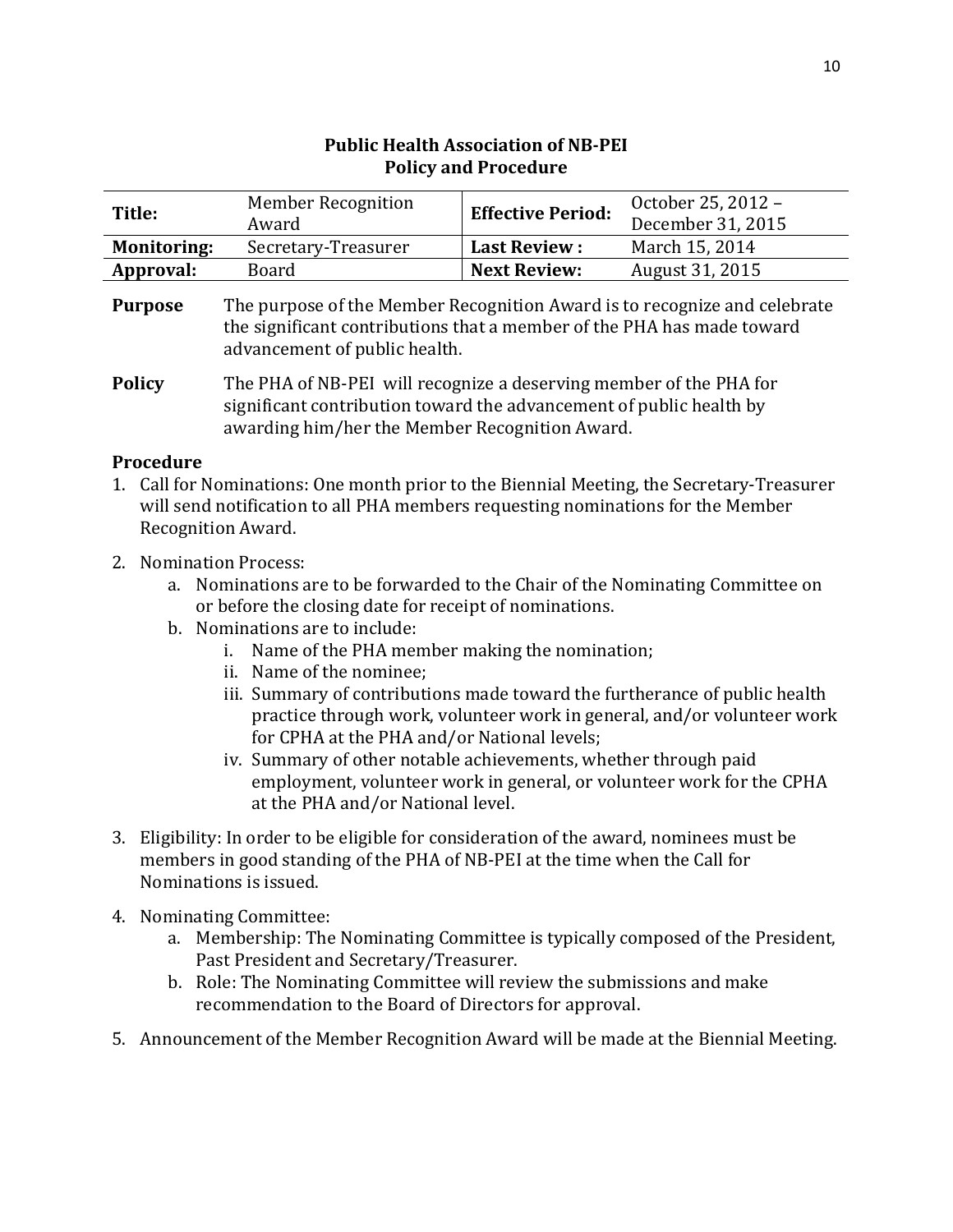| Title:             | <b>Recognition of Directors</b> | <b>Effective Period:</b> | October 25, 2012 - |
|--------------------|---------------------------------|--------------------------|--------------------|
|                    |                                 |                          | December 31, 2015  |
| <b>Monitoring:</b> | President-Elect                 | <b>Last Review:</b>      | March 15, 2014     |
| Approval:          | Board                           | <b>Next Review:</b>      | August 31, 2015    |

#### **Purpose** The purpose of recognizing outgoing Directors is to celebrate the significant contributions of that member to the PHA.

**Policy** The Board of Directors will consistently and fairly acknowledge outgoing Directors for volunteering their time and efforts on behalf of the PHA.

- 1. The President-Elect, or delegated Director, will be responsible for ensuring that the work and contributions of the outgoing board member is appropriately acknowledged, as follows:
	- a) A thank you card, signed by all current Directors will be presented to the outgoing Director at the Biennial Meeting;
	- b) When possible, a donation to the charity of the outgoing Director's choosing, the value of which will reflect up to \$20.00 per year of service as Board Director, to a maximum of \$100.00, will be presented at the Biennial Meeting;
	- c) A written summary of the outgoing Director's activities and achievements during his/her years of service will be read at the Biennial Meeting.
- 2. The President-Elect, or delegated Director, will include the written summary prepared for the Biennial Meeting in the Annual Report, an e-bulletin or membership update at the earliest opportunity.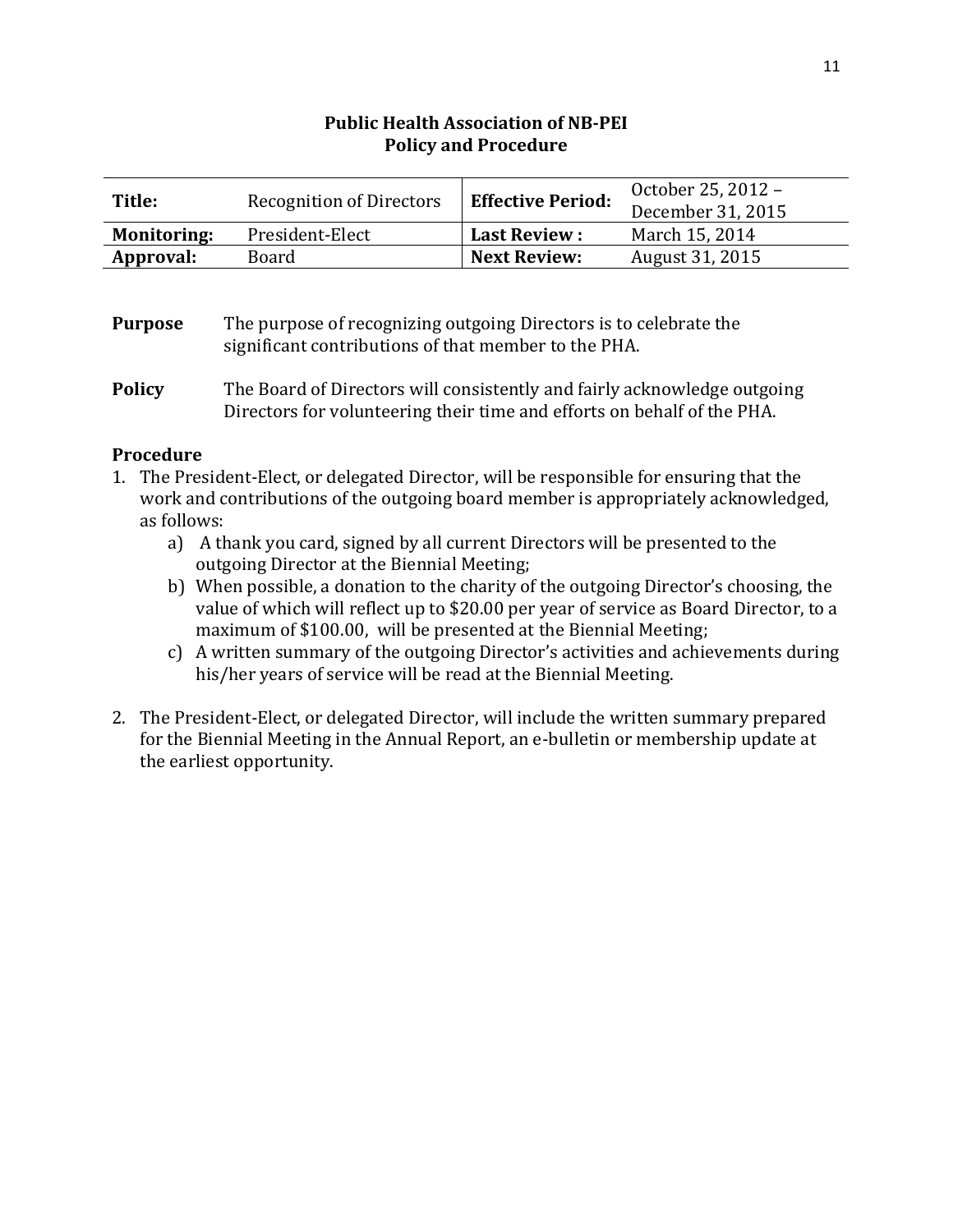| Title:             | <b>Student Members</b> | <b>Effective Period:</b> | October 25, 2012 -<br>December 31, 2015 |
|--------------------|------------------------|--------------------------|-----------------------------------------|
| <b>Monitoring:</b> | President              | <b>Last Review :</b>     | March 15, 2014                          |
| Approval:          | Board                  | <b>Next Review:</b>      | August 31, 2015                         |

**Purpose** The Board of Directors recognizes that the future of the PHA is in the hands of the next generation of public health practitioners and looks for opportunities to involve and engage students in the organization.

- 1. Student membership may be granted to those individuals who at the time of issuance of membership are full- or part-time students at a post secondary institution and shall be eligible for election to office.
- 2. Student members are strongly encouraged to provide their insights, ideas, and energy into PHA activities.
- 3. A non-voting, observer status at Board meetings will always be made available to interested student members to learn more about the operation of the PHA.

**Policy** The Board of Directors will strive to offer meaningful opportunities for students to become members of the PHA, afford professional development offerings and mentoring.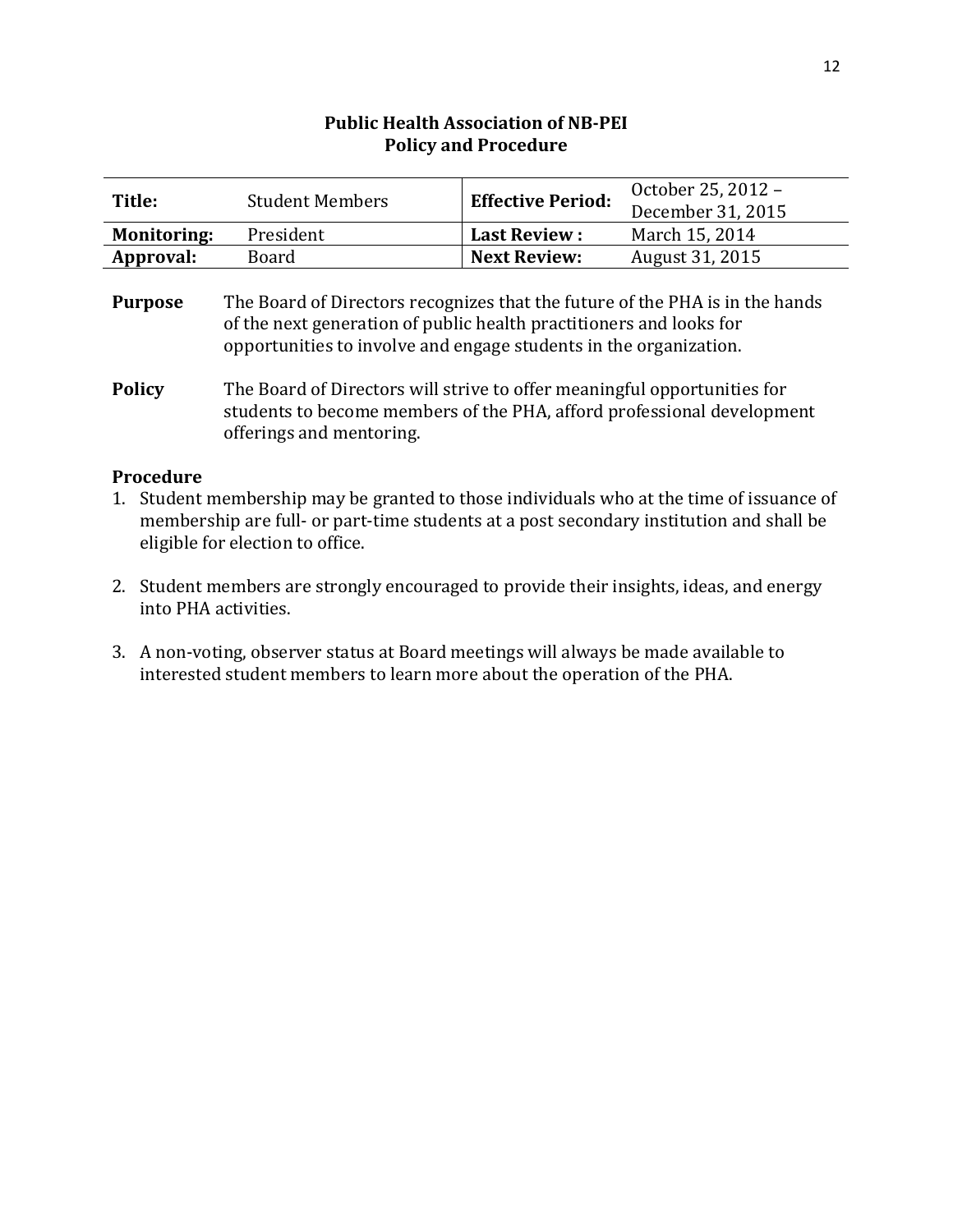| Title:             | Fees and Honoraria  | <b>Effective Period:</b> | October 25, 2012 - |
|--------------------|---------------------|--------------------------|--------------------|
|                    |                     |                          | December 31, 2015  |
| <b>Monitoring:</b> | Secretary-Treasurer | <b>Last Review:</b>      | March15, 2014      |
| Approval:          | Board               | <b>Next Review:</b>      | August 31, 2015    |

#### **Purpose** The purpose of this policy is to ensure consistent and fair acknowledgement of paid and volunteer presenters at PHA of NB-PEI sponsored events.

**Policy** A gift will be provided to presenters at PHA of NB-PEI sponsored events. Paid presenters at PHA of NB-PEI sponsored events will receive their fee and reimbursement for approved expenses rather than a gift.

- 1. Fees and Expenses:
	- a) Where a facilitator, trainer, speaker or panel member at a PHA of NB-PEI event is to receive a fee:
		- i. The President, or a member of the Board, will publicly thank him/her at the end of the session; and
		- ii. Following the receipt of the invoice, payment will be made to the facilitator, trainer, speaker or panel member for the per diem fee and other approved expenses.
	- b) For PHA of NB-PEI members who provide facilitator or trainer services for a PD event, and for which a fee is typically applicable, and where that member may have a conflict of interest with their work place or otherwise cannot charge or accept a fee, a one year membership or a donation of up to \$50 value may be presented in recognition of their contribution.
	- c) PHA of NB-PEI members who provide facilitator, trainer, speaker or panel member services for which a fee is typically applicable, and where there is no conflict of interest, will be eligible to receive an appropriate fee and reimbursement of relevant expenses as payment for their services.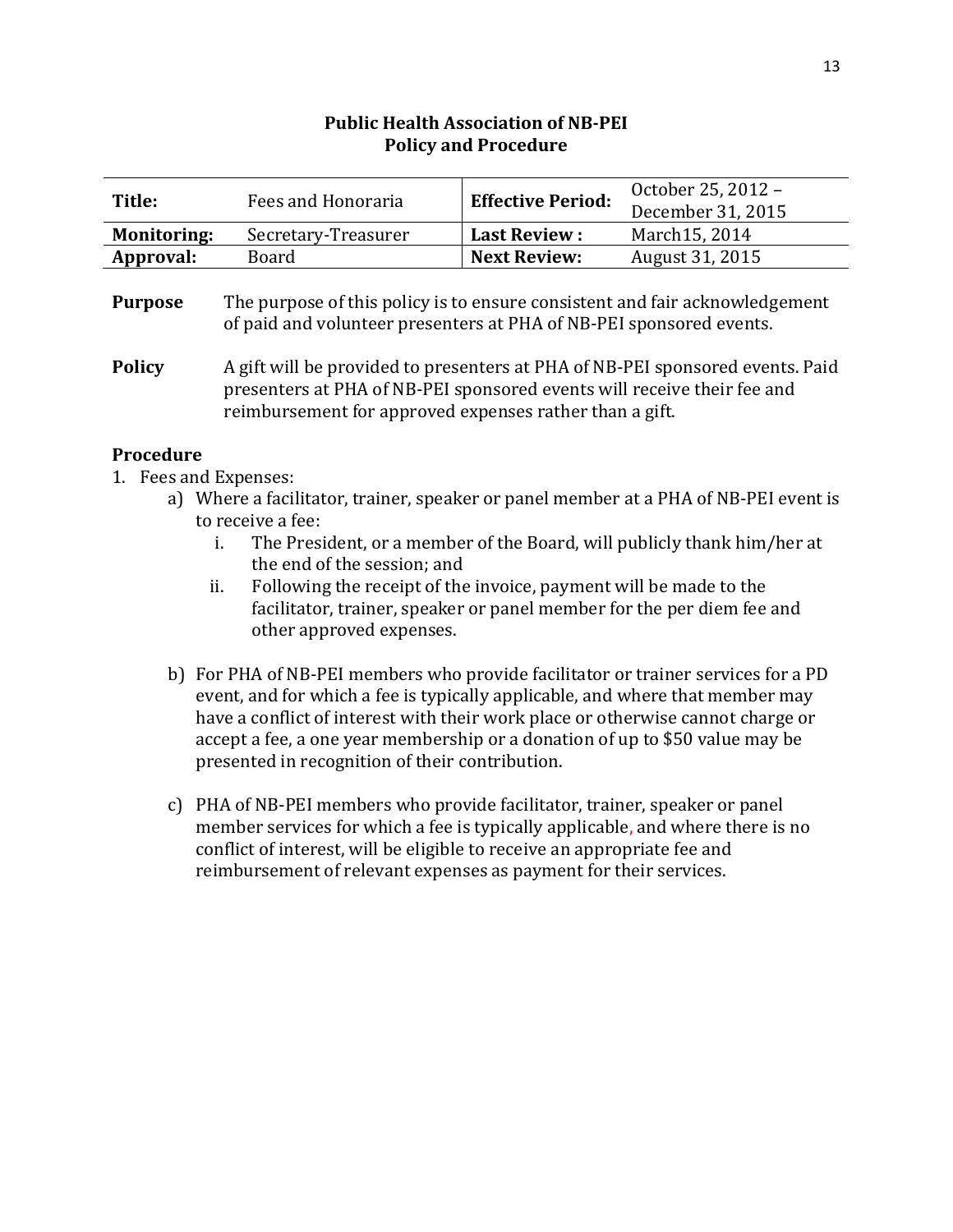| Title:             | National Conference<br>Subsidy | <b>Effective Period:</b> | October 25, 2012 -<br>December 31, 2015 |
|--------------------|--------------------------------|--------------------------|-----------------------------------------|
| <b>Monitoring:</b> | Secretary / Treasurer          | <b>Last Review:</b>      | March 15, 2014                          |
| Approval:          | Board                          | <b>Next Review:</b>      | August 31, 2015                         |
|                    |                                |                          |                                         |

- 1. At least three months prior to the early-bird deadline for registration to attend the National Conference, the Secretary/Treasurer will review the Association's budget and make a recommendation to the Board of Directors on the total amount of subsidy to be offered in that fiscal year.
- 2. When budget permits:
	- a. Full conference travel expenses (air/ground travel, accommodation, and registration) will be covered for the PHA President, or a Board delegate, to maintain a national presence at the CPHA AGM and networking on the Canadian Network of Public Health Associations.
	- b. Up to two (2) subsidies of up to \$725 each (or the early-bird registration rate) will be made available, as follows:
		- i. Members of the Board of Directors planning to attend the National Conference will be given priority a subsidy;
		- ii. If all available subsidies are not accessed by Directors, then members of PHA Committees will be eligible to receive remaining subsidies.
		- iii. If all available subsidies are not accessed by Directors or members of PHA Committees, then any remaining subsidies will be offered to the general membership – one each to NB and PEI, where possible, with priority given to those who are presenting at the National Conference, first-time attendees, or those who have not previously held a CPHA PHA of NB-PEI subsidy.
		- iv. In order to be eligible for consideration for these subsidies, applicants must be members in good standing of the PHA of NB-PEI when the call for interest is issued.
- 4. The Board must approve granting of all subsidies.
- 5. The Board reserves the right to confirm subsidy recipients' Conference attendance with National Office.

**Purpose** The purpose of the National Conference Subsidy is to recognize the volunteer work of the Directors and to promote and support PHA participation at the National Conference.

**Policy** Subsidies to support attendance at the National Conference will be offered based on PHA of NB-PEI budget availability.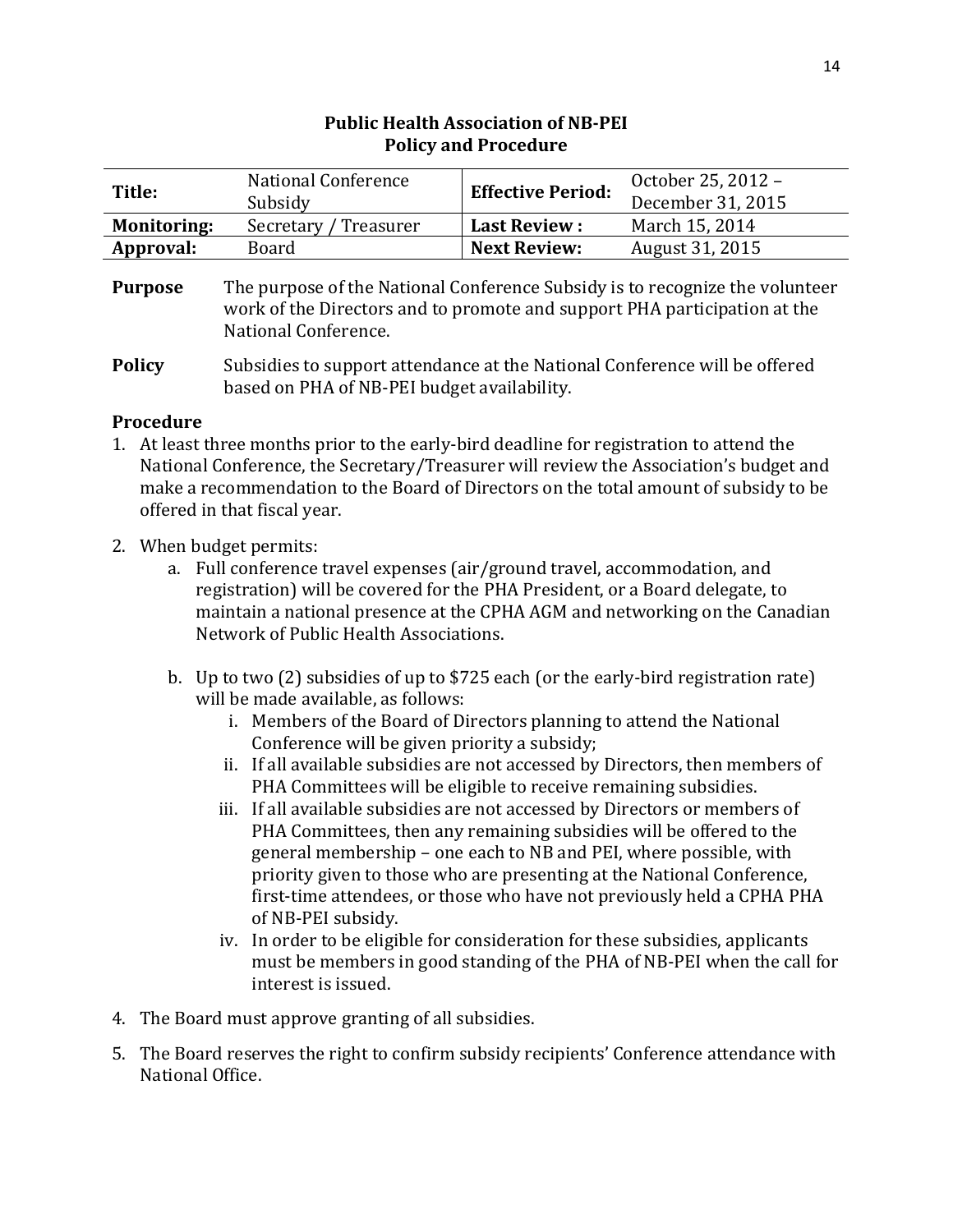| Title:             | Fees and Subsidies for<br>Attendance at<br>Professional<br>Development Events | <b>Effective Period:</b> | October 25, 2012 -<br>December 31, 2015 |
|--------------------|-------------------------------------------------------------------------------|--------------------------|-----------------------------------------|
| <b>Monitoring:</b> | Secretary / Treasurer                                                         | <b>Last Review:</b>      | March 15, 2014                          |
| Approval:          | <b>Board</b>                                                                  | <b>Next Review:</b>      | August 31, 2015                         |
|                    |                                                                               |                          |                                         |

| <b>Purpose</b> | Preferred rates for PHA of NB-PEI professional development (PD) events |
|----------------|------------------------------------------------------------------------|
|                | should be available to members as a benefit of membership, thereby     |
|                | rewarding existing members and encouraging new members to join.        |

**Policy** Fees to attend PD events sponsored by the PHA of NB-PEI will reflect membership status and, for non-governmental organizations, applicant ability to pay.

#### **Procedure**

1. Fees and Subsidies

a. **Members:** The registration fee for members will be at least 25% less than the fee for non-members, regardless of the cost of the specific event.

b. **Non-members:** The Board will have the option to offer non-members a credit of up to \$40.00 toward a PHA of NB-PEI membership fee if they become a member within 8 weeks following attendance at a PHA of NB-PEI PD event. The membership credit can be publicized in the PD notice and registration material. The Board of Directors will strive to contact PD event participants following the event to encourage them to consider PHA of NB-PEI membership.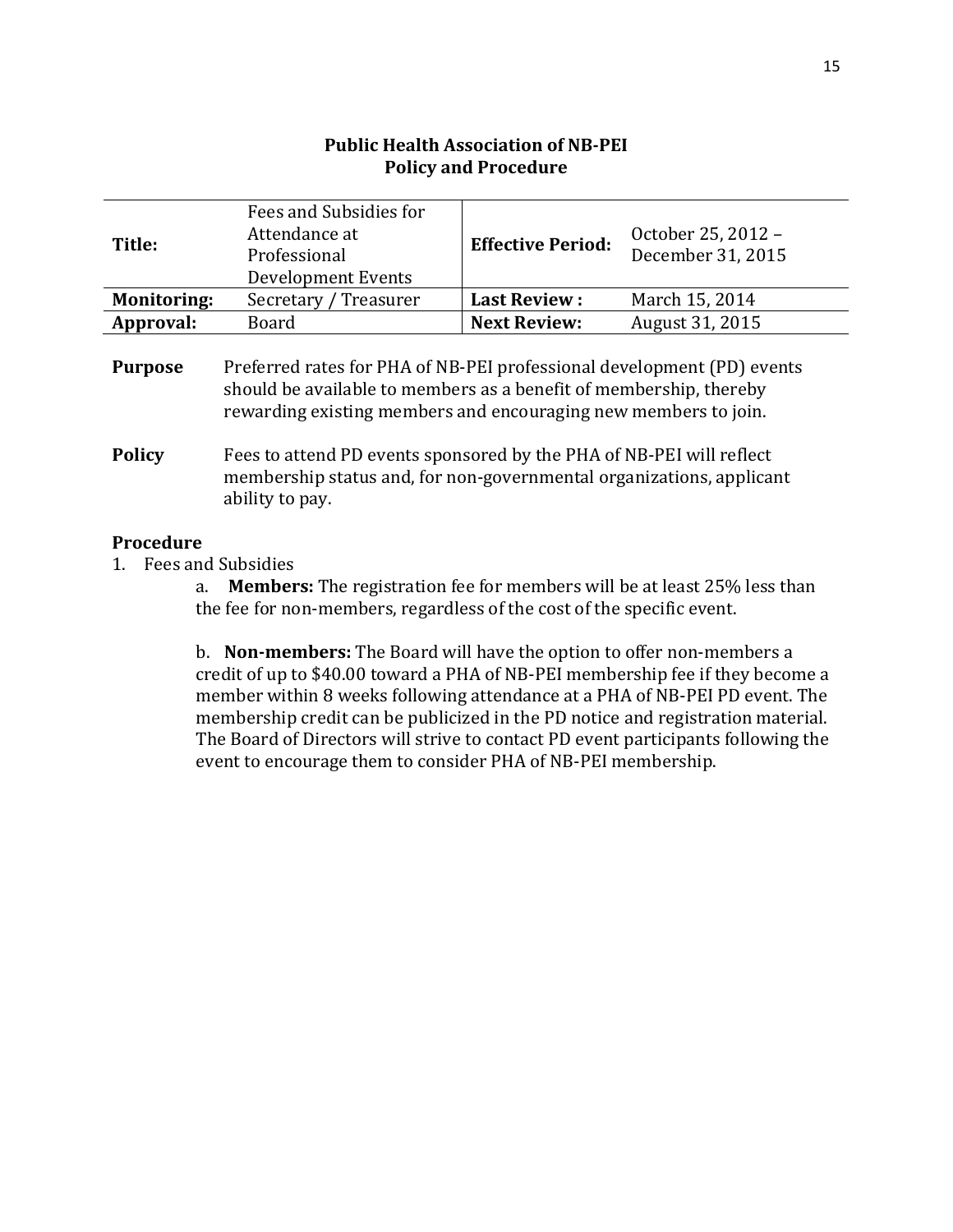### **Title:** Corporate Sponsorship and/or Partnerships **Effective Period:** October 25, 2012 – December 31, 2015 **Monitoring:** President **Last Review :** March 15, 2014 **Approval:** Board **Next Review:** August 31, 2015 **Purpose** The purpose of the sponsorship policy is to determine the balance of the benefit to the public in relation to the risks and costs of collaborating with the sponsor. **Policy** On a case-by-case basis, the PHA of NB-PEI will apply the same guiding principles and criteria as the parent association, CPHA-National, in determining the benefits and risks of accepting a sponsorship (see also, [http://www.cpha.ca/en/legal/sponsorship.aspx\)](http://www.cpha.ca/en/legal/sponsorship.aspx). PHA of NB-PEI will focus on purposes consistent with its strategic priorities and comply with the following "Principles for Corporate Sponsorship" in soliciting all sponsorships (outlined below). These Principles will be discussed with all sponsors during the early stages of discussions.

Any situation that may be an exception to this Policy or these Principles will be reviewed by the President in consultation with the Board of Directors. Together, they shall interpret this policy in good faith.

#### **Principles for Commercial Support or Sponsorships**

- 1. PHA of NB-PEI will at all times maintain an independent position on public health issues and concerns.
- 2. PHA of NB-PEI will solicit and accept support only for projects and activities that are consistent with the Association's mission.
- 3. PHA of NB-PEI will accept funds for informational and educational activities only when the content is to be determined or verified by PHA of NB-PEI or an independent body of public health professionals designated by PHA of NB-PEI.
- 4. PHA of NB-PEI will maintain complete control of all funds provided from commercial supporters for educational activities.
- 5. PHA of NB-PEI will not permit commercial product promotions as part of a Continuing Education activity.
- 6. It is the policy of PHA of NB-PEI not to provide product or service endorsements.
- 7. Acknowledgments for commercial support will be limited to company name, logos or slogans which are an established part of the supporter's identity, trade names, addresses and telephone numbers.
- 8. PHA of NB-PEI's intangible intellectual assets, including the Association's name and logo, will be protected at all times. Sponsors will not be permitted to use PHA of NB-PEI's name or logo for any commercial purpose or in connection with the promotion of any product.
- 9. PHA of NB-PEI will be vigilant at all times to avoid any real or apparent conflict of interest in accepting sponsorships.